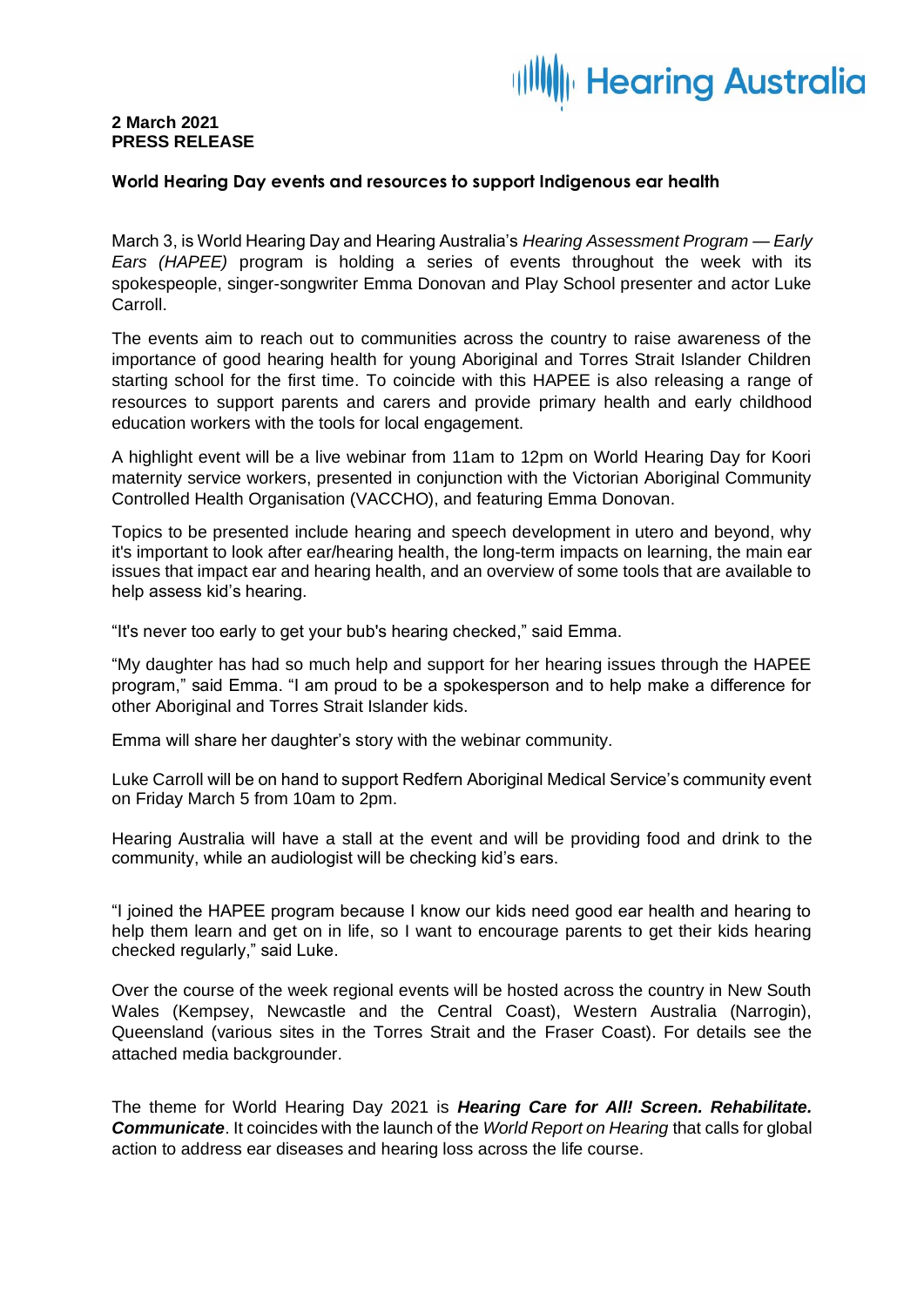## **Hearing Australia**

"This is particularly relevant in Australia where one in three Aboriginal and Torres Strait Islander children experience chronic ear disease that may lead to hearing loss<sup>1</sup>."

"HAPEE takes action to address and reduce the long-term effects of ear disease in Aboriginal and Torres Strait Islander children by providing free community-based diagnostic hearing assessments and follow up treatment to children aged 0-6 years who do not yet attend school full time. It focuses on early detection and treatment because they are the keys to preventing avoidable hearing loss," said Michele Clapin Manager of the program.

HAPEE provides ongoing support and advice to parents and carers to help prevent the longterm effects of ear and hearing problems.

Children with infected ears often don't show any signs of trouble, and hearing loss can lead to delayed speech and educational development and prevent children from fully participating in life.

Since the 2019 launch of HAPEE, over 6,000 assessments have taken place for some 5,000 children nationally.

"Through its HAPEE program, Hearing Australia has an ongoing commitment to action through early diagnostic, rehabilitative and specialist referral services; and an increase in primary health services' capacity to identify, manage and monitor ear health.," said Michele.

"We will continue to both lead and contribute to measures that reduce the incidence of preventable hearing loss and halve its prevalence in Aboriginal and Torres Strait Islander children by 2029."

Hearing Australia's HAPEE program was developed with Aboriginal Community Controlled Health Services representatives along with key people from the Aboriginal and Torres Strait Islander hearing health sector.

Hearing Australia's ongoing *'Hearing Assessment Program — Early Ears'* or HAPEE, is a result of a \$30 million investment by the Australian Government to reduce the longterm effects of ear disease in Aboriginal and Torres Strait Islander children.

Parents and carers can call **134 432** or visit <https://www.hearing.com.au/HAPEE> for more information today to get a free hearing check.

#### Attachment: **Media Backgrounder on the HAPEE Community Toolkit and events nationally**.

For further information please contact: [HAPEE@hearing.com.au](mailto:HAPEE@hearing.com.au)

#### **-Ends-**

\* The Hearing Assessment Program is an initiative of the Commonwealth Department of Health. Aboriginal and Torres Strait Islander children aged 0-6 or not yet attending full time school are eligible to be seen. All services provided under this program are free of charge. A hearing check includes a number of age appropriate tests of hearing and middle ear function.

#### **Reference:**

<sup>1</sup> Health, A.G.D. of (2019). Roadmap for Hearing Health - Hearing Health Sector Committee. [online] www1.health. gov.au [Accessed Sep. 2020]